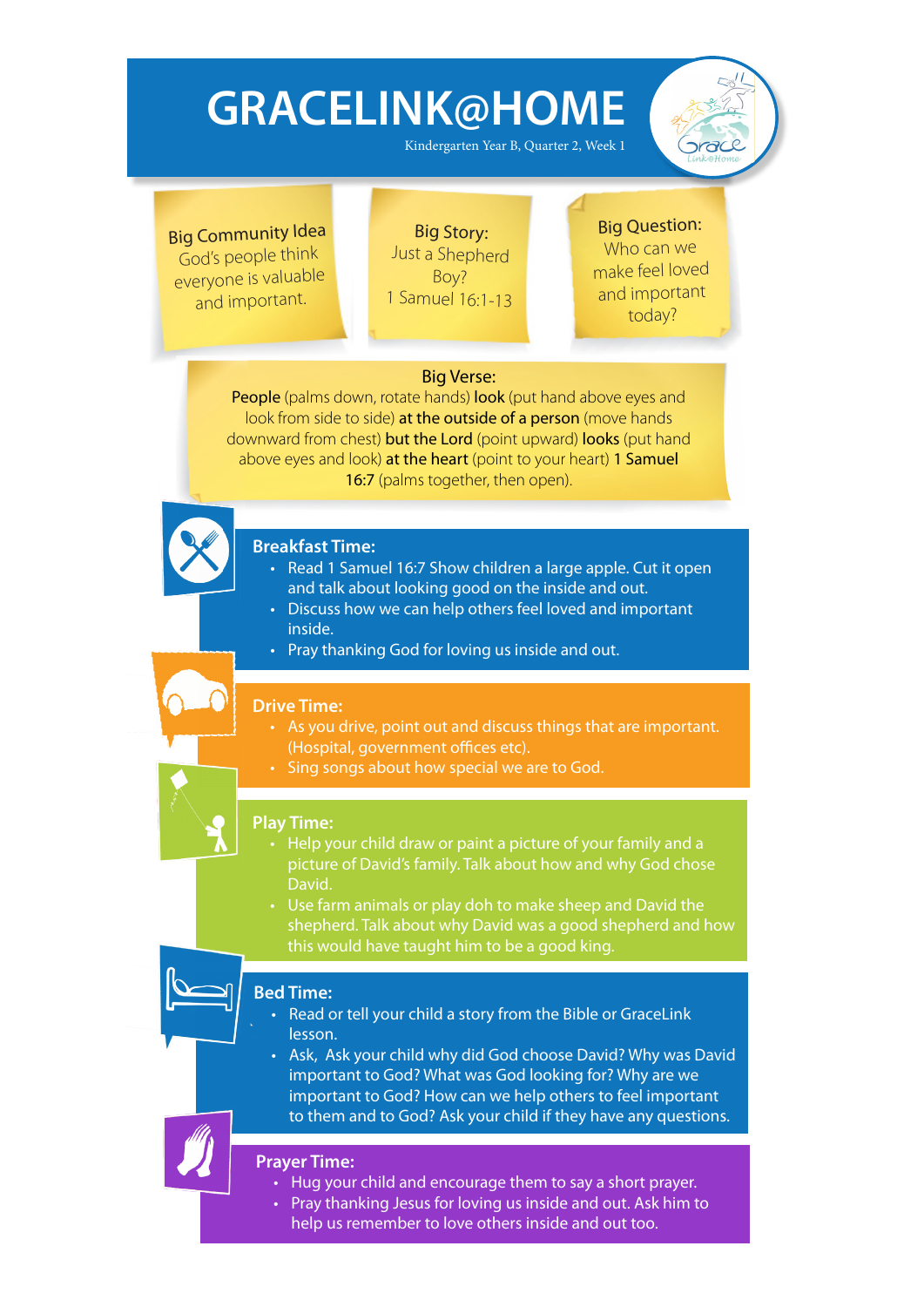Kindergarten Year B, Quarter 2, Week 2



Big Community Idea True friends love each other.

Big Story: Best Friends 1 Samuel 18:1-5;  $20:1 - 42$ 

### Big Question: What can we do to show our friends we love them today?

### Big Verse:

Jonathan . . . loved (cross arms over chest) David (point to others) as himself (point to self) 1 Samuel 18:3 (palms together, then open).

### **Breakfast Time:**

- Challenge your family to find/photograph one thing today that reminds them of the wonderful world God has made and His love for them. Ask then to share what they found or saw at the dinner table this evening.
- During grace pray a prayer of thanks to God for the wonderful world He has made and His Love for us too.

### **Drive Time:**

• As you drive, talk about why David and Jonathan were best friends. Help your child name their friends.Talk about why these friends are special and what we can do for our friends.



#### **Play Time:**

- Help your child do some of the things suggested during drive time for their friends.
- Help your child act out the David and Jonathan story, with a pretend bow and arrow. Talk about what it means to be best friends forever. Tell your child about a best friend you had growing up and why they were your best friend. Take your child in your lap and hug them and talk about why Jesus is our forever best friend.

### **Bed Time:**

- Read or tell your child a story from the Bible or GraceLink lesson.
- • Ask, what did Jonathan give to David to show he was his friend? How did Jonathan help David? How can we show others we are their friends?

- Hug your child and encourage them to say a short prayer.
- Pray thanking Jesus for loving us. Thank Him for our friends and help us to show them and others how much we love them.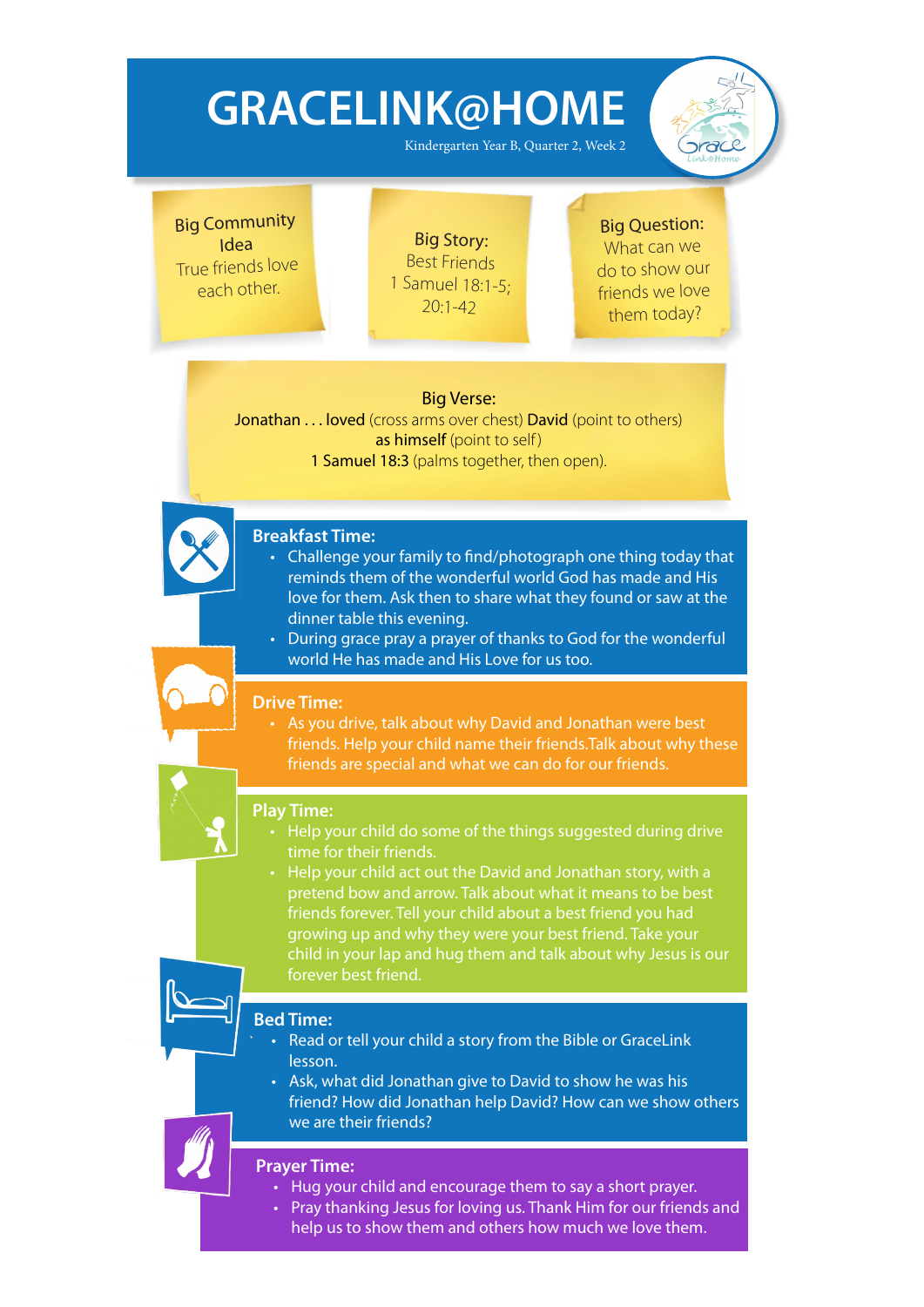Kindergarten Year B, Quarter 2, Week 3



### Big Community Idea

We can do good even when others aren't nice to us

Big Story: Caught in a Cave 1 Samuel 18:5-9, 19:1,2,11

### Big Question: How can we be kind to someone today?

### Big Verse:

Let us (point to others, then to self) not become (shake head) weary (palms open, hands on chest, move them forward to rest at waist while slumping shoulders) in doing good (palms open, spread arms wide)

Galatians 6:9 (palms together, then open).



### **Breakfast Time:**

- Ask: I wonder how we can be kind to others today even if someone is not nice to us.
- Pray thanking God for the good food and for our health. Ask God to help us to do good to others even when they aren't nice to us.

### **Drive Time:**

• As you drive talk about a time when you were nice to someone who treated you unkindly. With your child talk about instances when it is hard to be nice to other people.

### **Play Time:**

- Act out the story in the cave and talk about how each of the characters in the story must have felt during and after the story. Why do you think David was nice to Saul even when Saul was trying to kill David?
- Help your child create a picture or collage of two children being nice to each other.

### **Bed Time:**

- **Read or tell your child a story from the Bible or GraceLink** lesson.
- Ask, Why was Saul angry? What did he want to do? Where did David hide? What did David do to King Saul? How did he react? Do you think it was easy for David to treat King Saul kindly?

- Hug your child and encourage them to say a short prayer.
- Pray thanking Jesus for loving us. Ask God to help us to be like David and to tread others kindly even when it is hard to especially when people are not nice to us.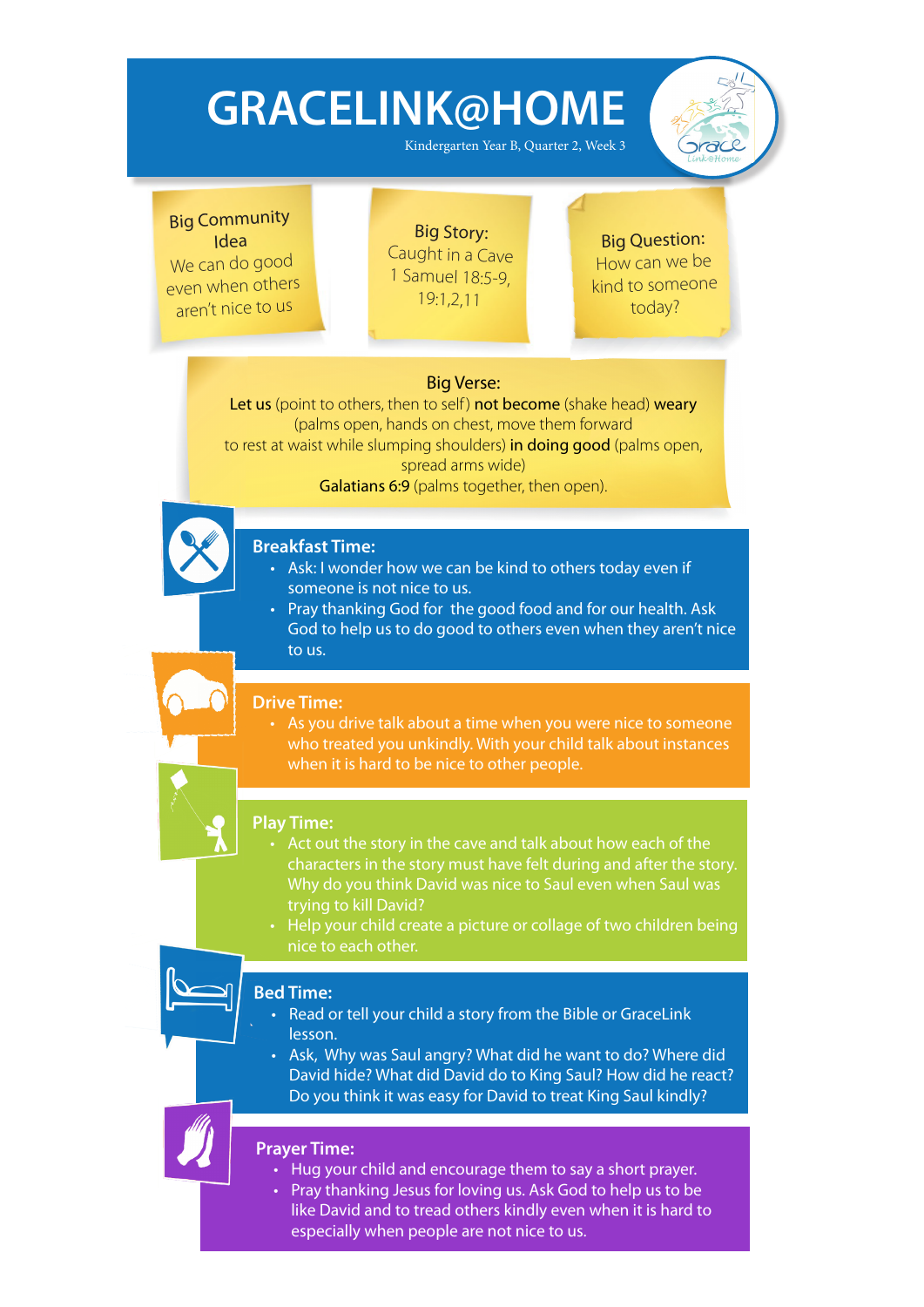Kindergarten Year B, Quarter 2, Week 4



Big Community Idea People who love Jesus keep their promises.

Big Story: Promises Are for Keeping 1 Samuel 20:14,15,42

### Big Question: What can we do to keep a promise today?

### Big Verse:

We (point to self then others) have promised (right hand over heart) by the Lord (point upward) that we (point to self then others) will be friends (hook index fingers together) 1 Samuel 20:42 (palms together, then open).



### **Breakfast Time:**

- Read a promise or two from the Bible.
- Ask, how we can be people who keep promises like God does.
- Pray thanking God for His promises and help us to keep the promises we make too

### **Drive Time:**

- Look for things around you e.g. sun, rain, rainbow, growing plants etc and talk about how God always keeps His promises.
- Sing songs about God's goodness.

### **Play Time:**

• Make a rainbow out of ribbon and staple to a stick. Talk about why God made a promise and how he always keeps his promises. Keep your promise to your child that you made earlier. Talk about promises, what they are, why we make them and why we should keep them. Go on a treasure hunt together collecting or taking photos of some of the things that remind us of God's promises.



### **Bed Time:**

- Read or tell your child a story from the Bible or GraceLink lesson.
- Ask, did David keep his promise he made to his friend? How do you feel when someone does not keep their promises? Why is it important to keep our promises?

- Hug your child and encourage them to say a short prayer.
- Pray thanking Jesus for loving us. Thank him for listening to us when we pray. Thank him for keeping all of his promises and ask for His help to keep the promises we make.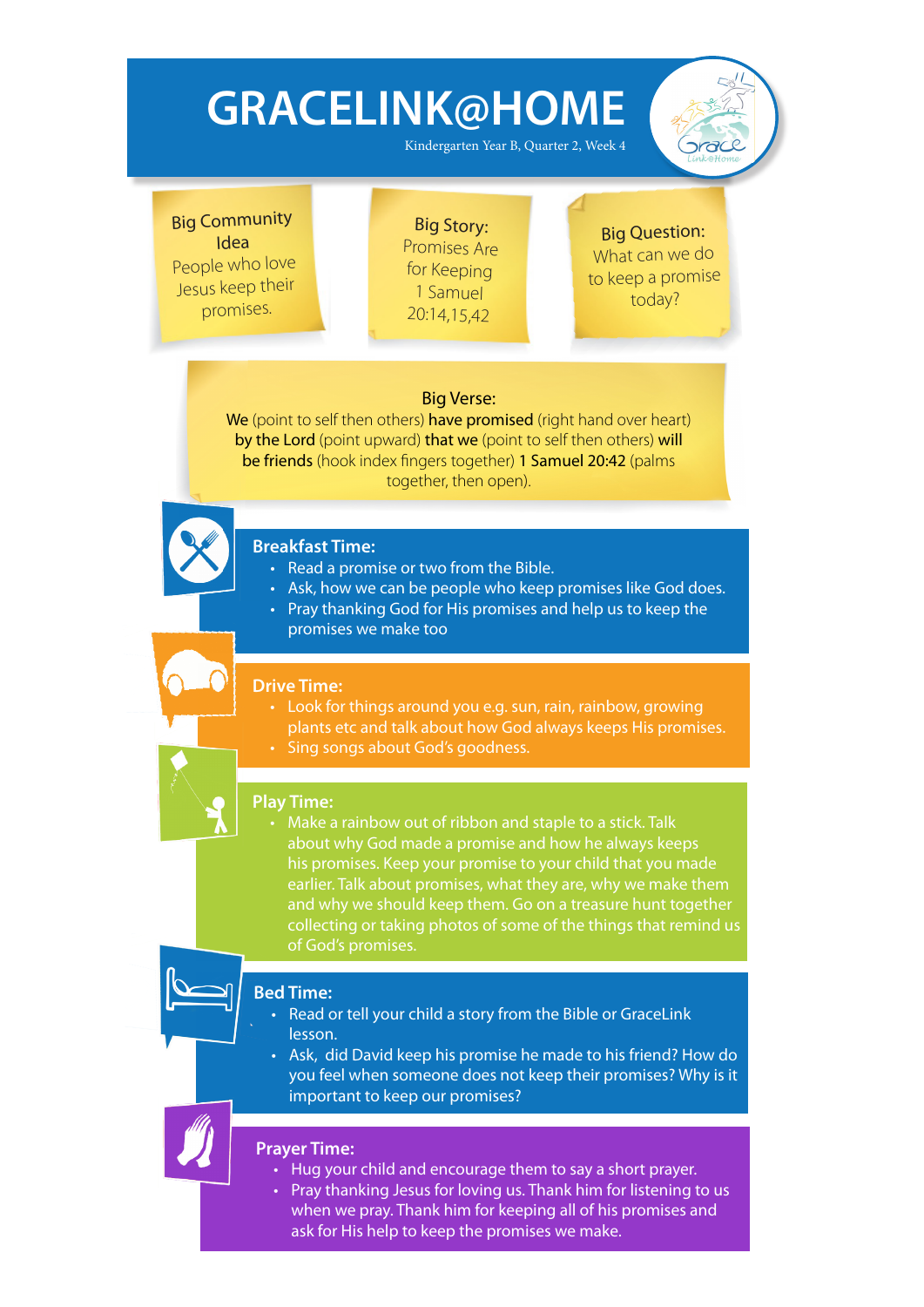Kindergarten Year B, Quarter 2, Week 5



Big Worship Idea We worship God when we choose good things.

Big Story: Passing the Test Daniel 1

Big Question: What can we do to make wise choices today?

### Big Verse:

Reject the wrong (shake head no and frown) and choose the right (nod head yes and smile) Isaiah 7:15 (palms together and then open).



- Talk about how it makes God happy when we are able to help people. Talk about how Jesus looks after us and that today we are going to talk about all the great things that he has done.
- Pray thanking God for the good food and His Love. Ask Him to help us to share what He has done for us with others.

### **Drive Time:**

As you drive point out the choices you have to make as you drive. When you come to an intersection let your child help you make the choice which way to go (This might mean taking the long route) at the end of the trip talk about how sometimes we have two good choices but one can be better than the other.



### Visit a Supermarket and look at all the food. Talk with your child about food that is good for us and food that is not so good! Help your child plan a good healthy menu for the evening meal and to help prepare it!

Act out the story of Daniel and his three friends refusing to eat the food offered to idols.



#### **Bed Time:**

- Read or tell your child a story from the Bible or GraceLink lesson.
- Ask, what choices did Daniel and his three friends make? How can God help us make good choices? What should we do when we make choices that are not so good?



- Hug your child and encourage them to say a short prayer.
- Pray thanking Jesus for loving us. Thank Him for listing to us when we pray. Thank Him for helping us to make wise choices in our life.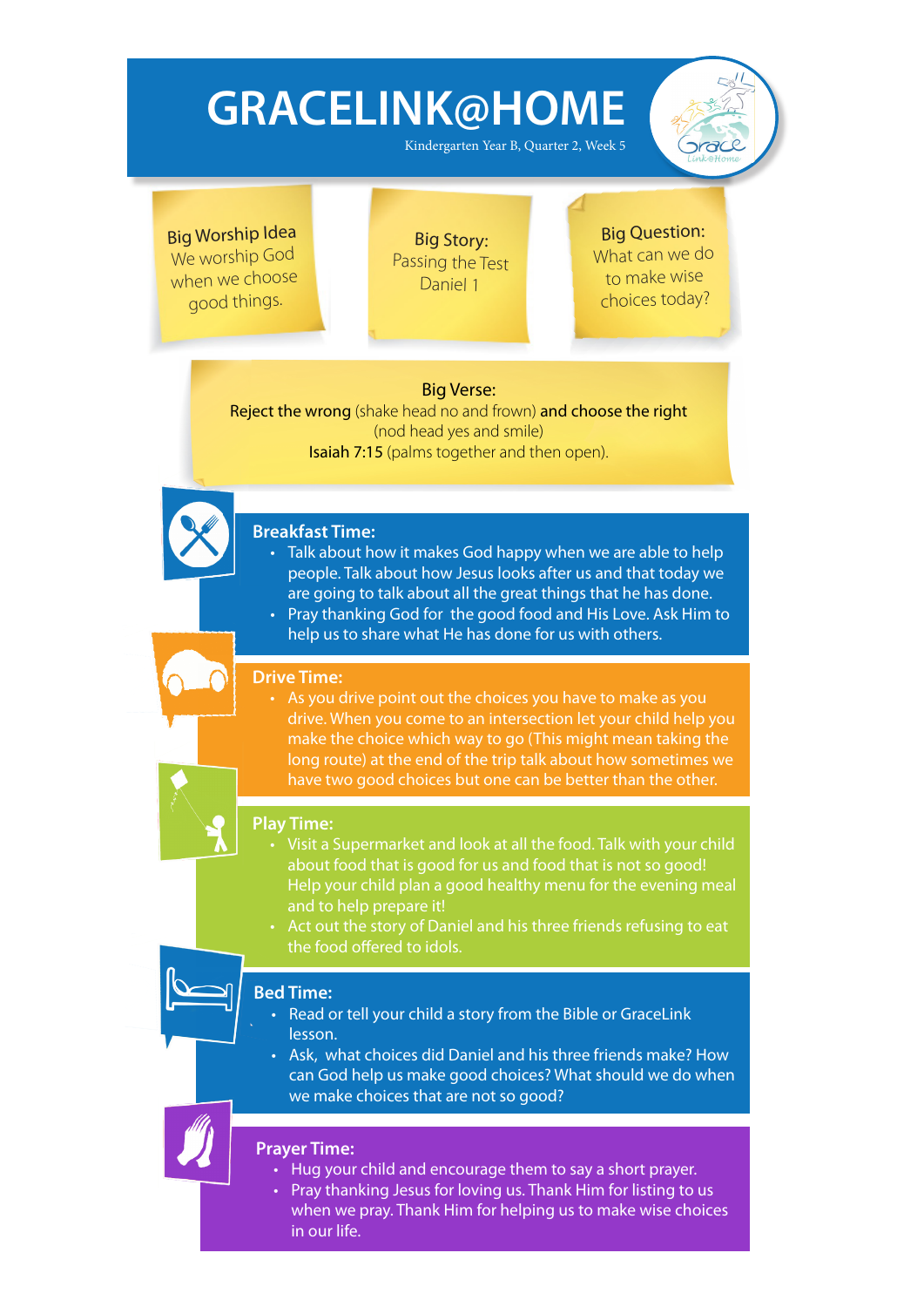Kindergarten Year B, Quarter 2, Week 6



Big Worship Idea We worship God when we tell others about Him.

Big Story: The King's Dream Daniel 2:1-28, 46-49

Big Question: Who can we share God with today?

### Big Verse:

I (Point to self) want to . . . tell ((touch finger to mouth then wave hand outwards) people (point to others) the Good News (arms open wide) about God's grace (point upward) Acts 20:24 (palms together, then open).



### **Breakfast Time:**

- Talk about what are some good things about God.
- Ask: I wonder how we can share something with one person today?
- Pray thanking God that we can be his messengers and that today He will give us opportunities to tell others about Him.

### **Drive Time:**

• Play a quessing game such as quess a number between one and ten. After playing the game several times talk about how only God knows our thoughts and dreams.

### **Play Time:**

- Help your child bake some gingerbread men and decorate them with the colours of the statue in the dream. Help them give the cookies to a neighbour or friend and to tell them that Jesus loves them.
- Draw or build a statue like the one described in the Dream. Talk about what it means and have fun smashing the statue.

### **Bed Time:**

• 

- Read or tell your child a story from the Bible or GraceLink lesson.
- Ask your child why was Daniel the only one who could tell the King the meaning of the dream? What did the king learn about God? What can people learn about God from us?

- Hug your child and encourage them to say a short prayer.
- Pray thanking Jesus for loving us. Thank him for listening to us when we pray. Ask him to help us to find ways to tell others about Him too just like Daniel did.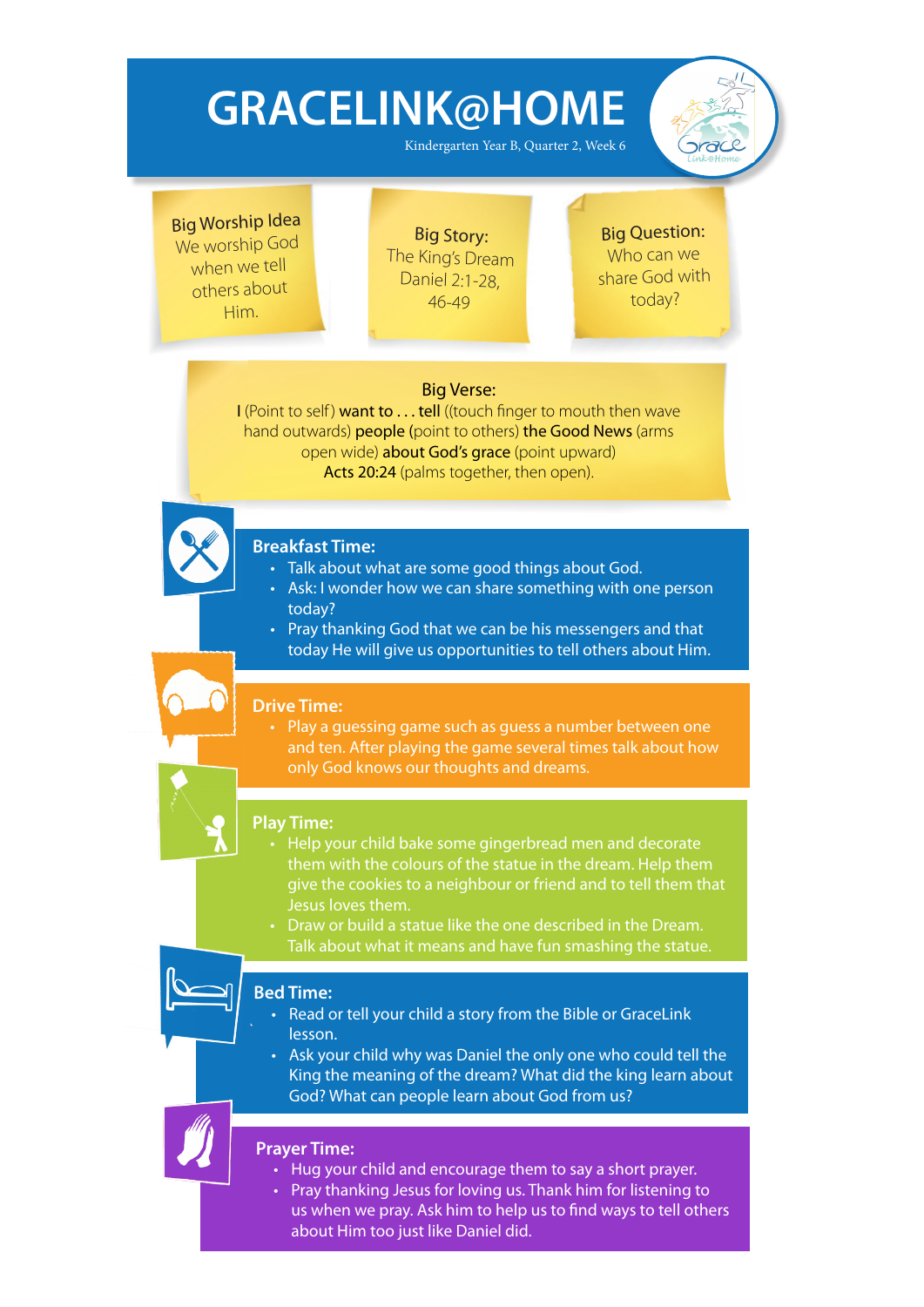Kindergarten Year B, Quarter 2, Week 7



Big Worship Idea: We worship God when we refuse to do wrong things.

Big Story: The Fiery Furnace Daniel 3

Big Question: How can we say no to temptation today?

### Big Verse:

We (point to self and others) will serve (move hands away from body, palms up) the Lord (point upward) Joshua 24:15 (palms together, then open).



### **Breakfast Time:**

- Talk about how it is okay to say no when we are tempted to do something wrong!
- Ask: I wonder what we will have to say 'no' to today?
- Pray thanking God His Love and watching over everyone thank God that we can stand for him no matter what just like Shadrach, Meshach and Abednego.

### **Drive Time:**

- As you drive talk about a time you refused to do something wrong and how it helped you to let your light shine for Jesus.
- Sing 'This little light of mine', with your child.

### **Play Time:**

- With your child take an empty egg carton outside and fill it with things God made. Talk about how only God can make these things, so only He deserves our worship. Light a candle. Explain that the flame colour changes as the heat of the flame changes.
- Read about fire with your child to help them understand what he three friends escaped from.

### **Bed Time:**

Read or tell your child a story from the Bible or GraceLink lesson. Ask, why did the three friends refuse to bow? Do you think it was hard to stand up when everyone else was bowing down? When we are told to do something that is wrong, what should we do?



- Hug your child and encourage them to say a short prayer.
- Pray thanking Jesus for loving us. Thank Him for listening to us when we pray. Help to remember that even we do something wrong God still loves us and forgives us.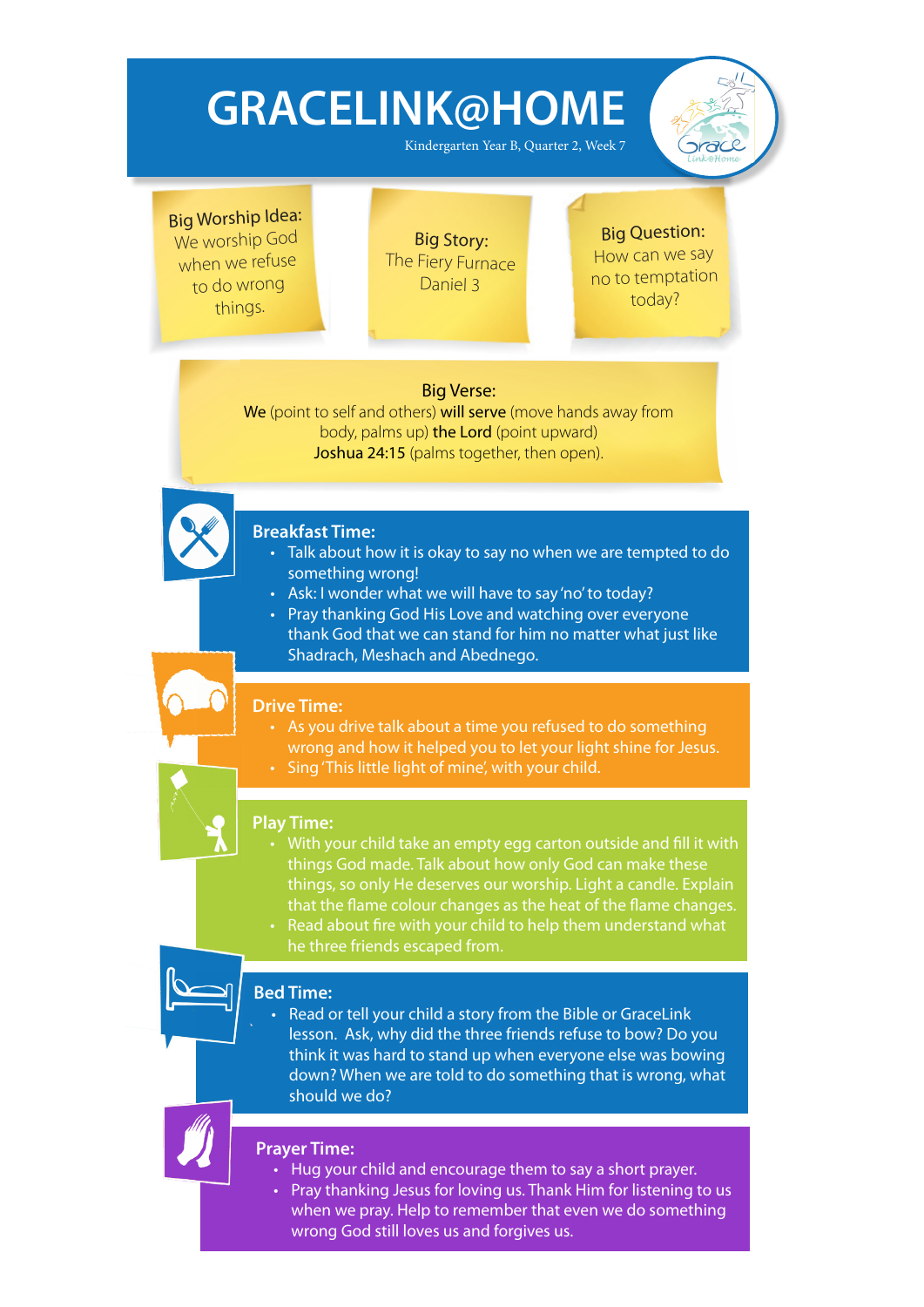Kindergarten Year B, Quarter 2, Week 8

Big Worship Idea: We worship God when we pray.

Big Story: Three Times a **Dav** Daniel 6

Big Question: Who can we pray for today?

 $rac{1}{2}$ 

### Big Verse:

God said (point up) I love you (hug self) with a love that wil last forever (spread arms wide) Jeremiah 31:3 (palms together, then open).



- Challenge the family to pray three times a day like Daniel did.
- Ask: I wonder what we need to pray about today?
- Make a prayer list of things to pray about and allocate family members to pray for those things today!
- $\cdot$  Pray thanking God that we can talk to Him at any time.

#### **Drive Time:**

- As you drive count the things around you that you can praise God for. (e.g. trees, flowers, house, hospital, animals etc.)
- Sing or say the 'Lord's Prayer' together.

### **Play Time:**

- Take your child on a visit to a zoo or wildlife park and visit the
- Lions. Ask your child how you think Daniel would have felt staying all night with the Lions. Who looked after him? Talk about how God cares for us or share a story from your life where God cared for you. Use some toy lions to make a lion's den. Act out the story with your child.

### **Bed Time:**

- Read or tell your child a story from the Bible or GraceLink lesson.
- Ask, how did the Princes trick King Darius? Where did Daniel go to pray? How did God save Daniel? What did King Darius say about God? Do you have any questions about the story?

- Hug your child and encourage them to say a short prayer.
- Pray thanking Jesus for loving us. Thank God that He cares for us just like He cared for Daniel. Thank you that you hear our prayers and that we can pray to you anytime.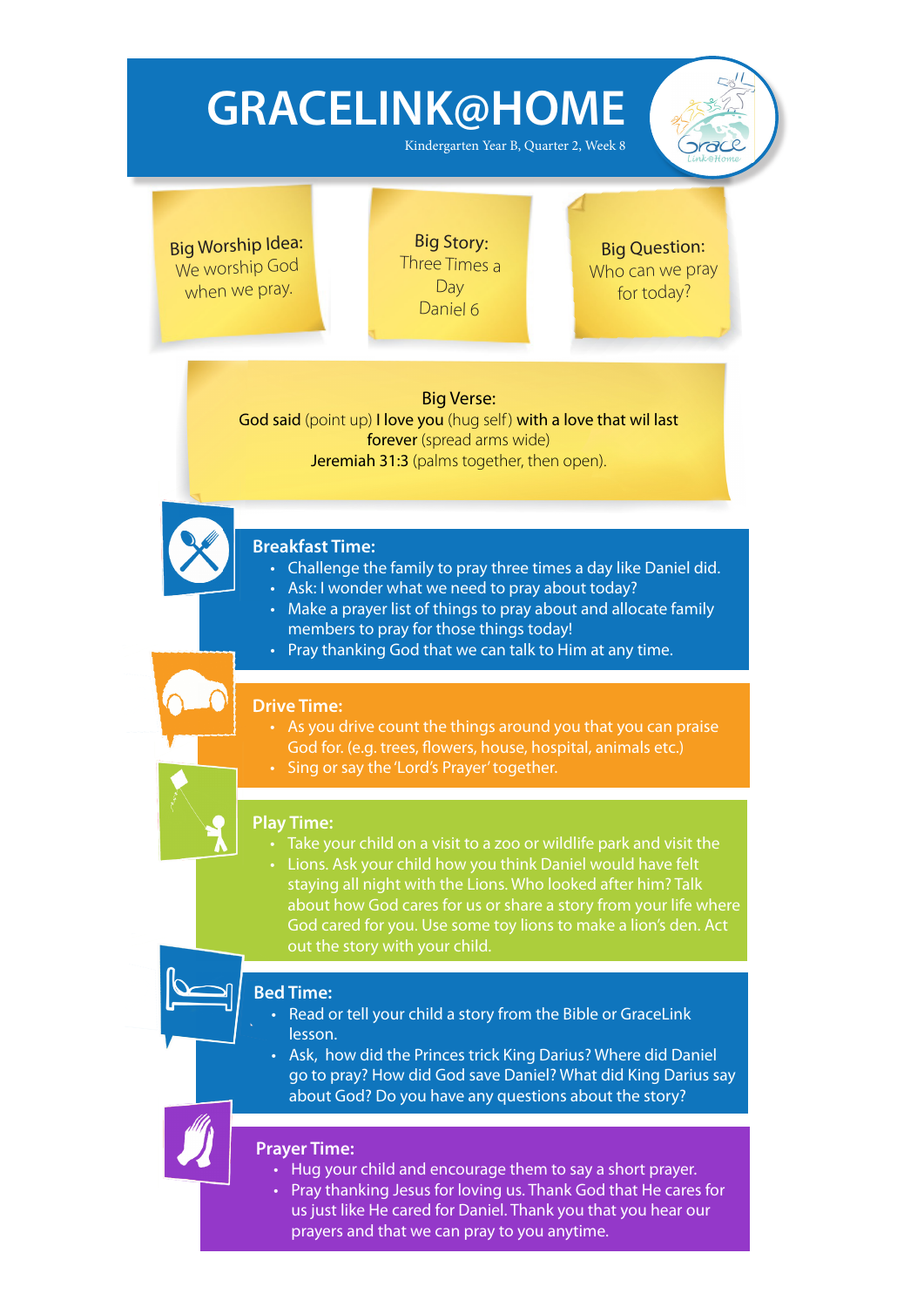Kindergarten Year B, Quarter 2, Week 9



Big Grace Idea: God gives us goo<sup>d</sup> <sup>g</sup>ifts because He loves us.

Big Story: A Special Coat Genesis 37:1-11

### Big Question: How can we share God's <sup>g</sup>ifts with others today?

### Big Verse:

Your heavenly Father (point upwards) will give good things ((hands together, palms upward and move away from body as if handing someone a gift) to those who ask (palms together as if praying) Him (point upwards) Matthew 7:11 (palms together, then open).



### **Breakfast Time:**

- Talk about how God loves us and is always ready to forgive us when we do things wrong.
- Pray thanking God for the good food and His love. Please help us to be forgiving to others today just as you are forgiving to us when we do things wrong.

### **Drive Time:**

• As you drive help your child work through the colours of the rainbow finding something out of the window that matches that colour.

### **Play Time:**

- Have your child paint a picture of Joseph's dream using one colour. Now get them to paint the other dream using lots of colours. Talk about the differences between the pictures and talk about all of the colours that God made.
- Set up a treasure hunt using different coloured treats and have fun as you help your child find the treasures.

### **Bed Time:**

- Read or tell your child a story from the Bible or GraceLink lesson.
- Ask, How did Joseph feel when he was given the coat of many colours? How did his brothers feel? Why is jealousy so bad? What do the dreams mean?

- Hug your child and encourage them to say a short prayer.
- Pray thanking Jesus for loving us. Thank God for all the good gifts he has given us and thank Him for your child.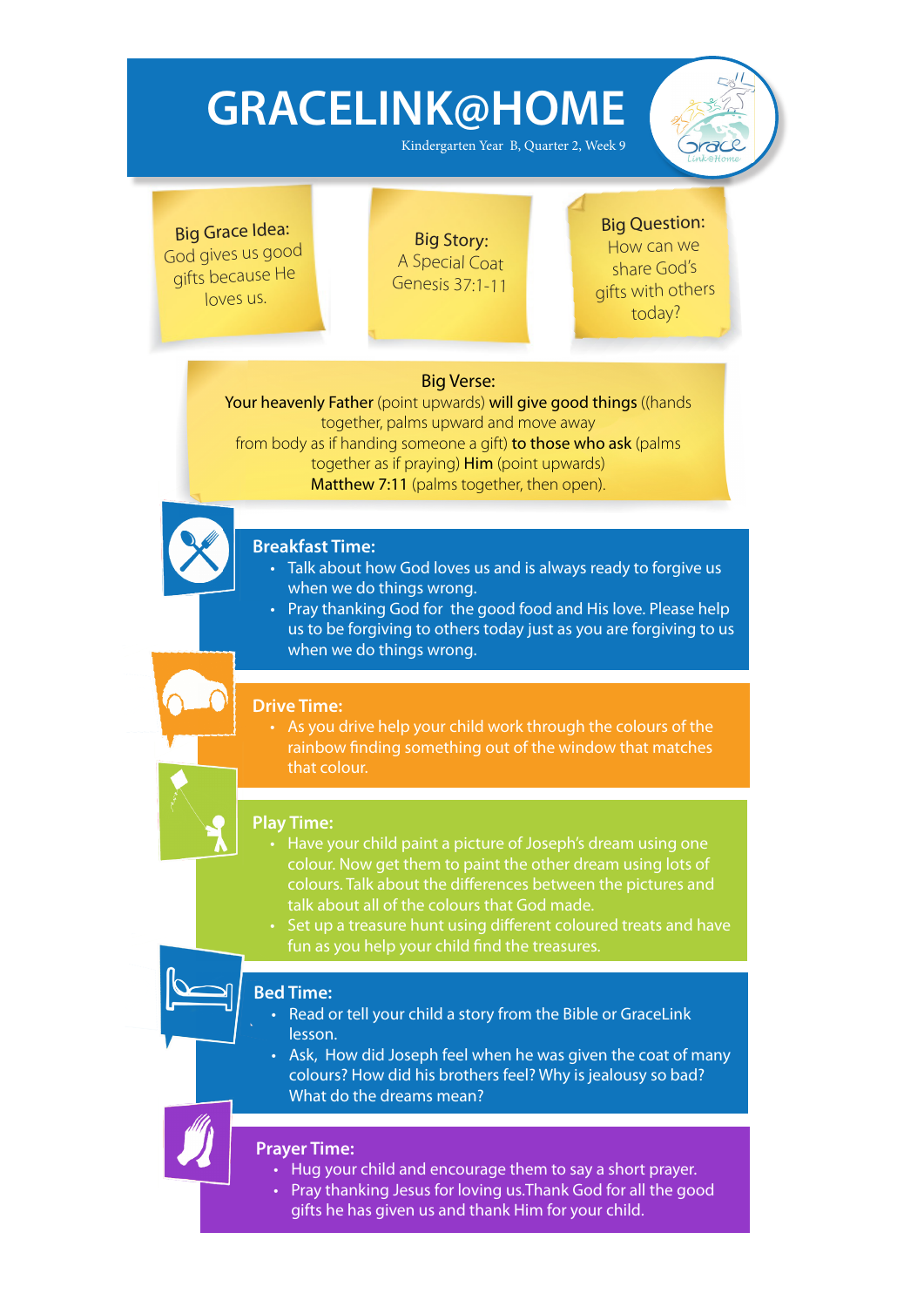Kindergarten Year B, Quarter 2, Week 10



Big Grace Idea: When we are afraid, we can trust in God.

Big Story: Who Cares? Genesis 37:12-28 Big Question: How I be trustworthy today?

### Big Verse:

When I (point to self) am afraid (look surprised and scared) I ((point to self) will trust (wrap arms around self and sway a little) in you (point upward)

2 Peter 3:18 (palms together, then open).



### **Breakfast Time:**

- Talk to your family about the importance of trust.
- Ask: I wonder who we should trust and who we shouldn't trust?
- Pray thanking God for the good food and His Love. Thank Him for putting His love in our hearts and help us to show His love to others today.

### **Drive Time:**

• As you drive, sing "He's got the whole world in His hands." As you are driving talk about the people you pass that you can trust. Talk about how God is someone we can always trust.

### **Play Time:**

- Play in a sandbox and talk about how much of Egypt is a sandy desert. Make pyramids etc and make a road and talk about Josephs journey to Egypt.
- Have your child stand on a chair or table and jump into your arms. Talk about trust and what it means and how we can always trust God.



#### **Bed Time:**

- Read or tell your child a story from the Bible or GraceLink lesson.
- Ask, Why was Joseph going to visit his brothers? Why were his brothers jealous? What two things did Joseph's brothers do to him? How did Joseph feel? Who did he trust?

### **Prayer Time:**

• 

- Hug your child and encourage them to say a short prayer.
- Pray thanking Jesus for loving us. Thank God that we can trust Him no matter what. Thank him for being with us even when we are afraid and frightened.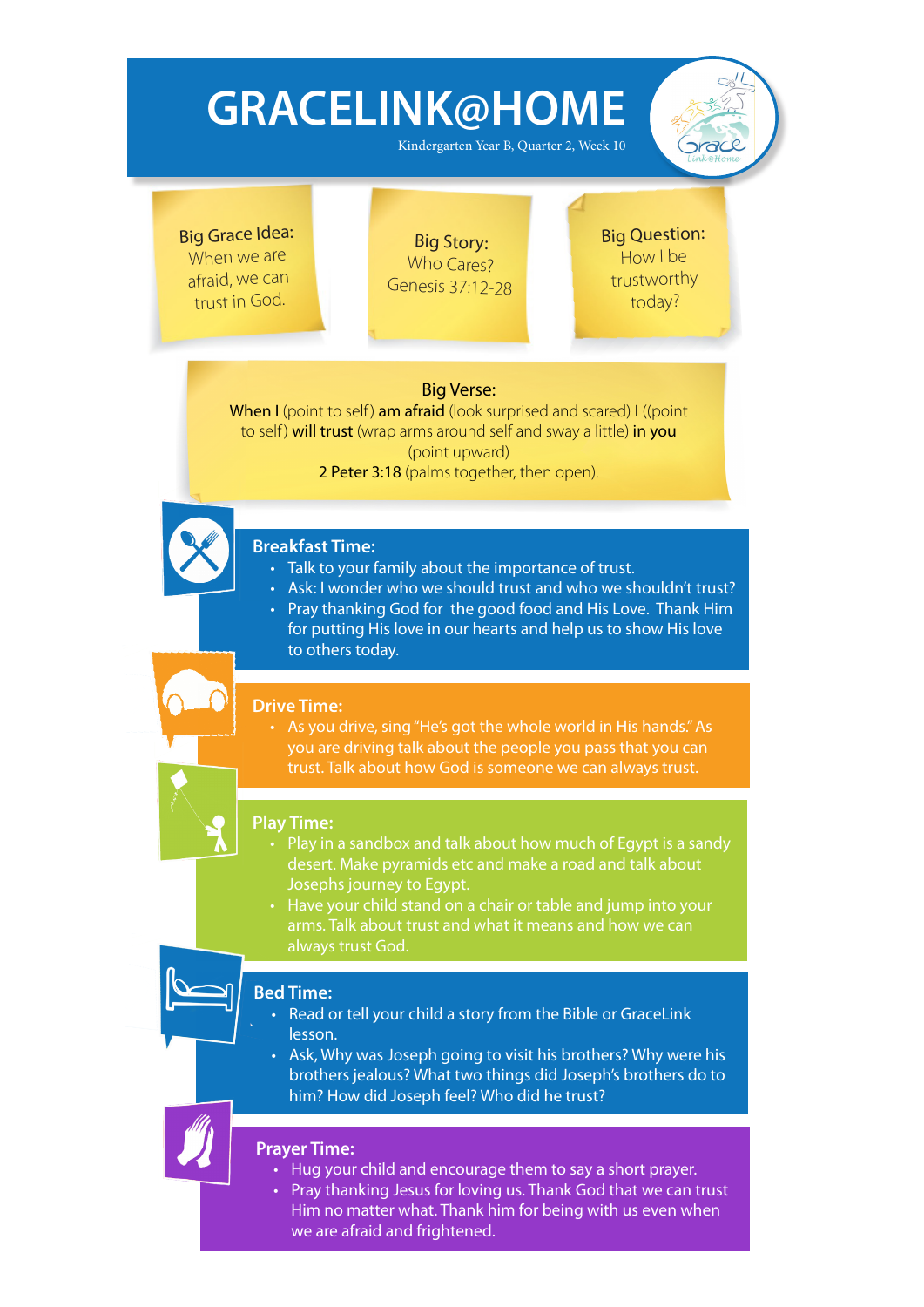Kindergarten Year B, Quarter 2, Week 11



Big Grace Idea: God is with us in good times and in bad.

Big Story: Joseph Goes to Jail Genesis 39:1-6, 17-23

Big Question: How can share God's love with someone today?

### Big Verse:

Nothing can (wave index finger back and forward to say no) Separate (hold your hands together and then pull them apart) us (point to self then others) from the love (cross arms over chest) God (point upward) has for us (point to self then to others) Romans 8:38,39 (palms together and then open).



### **Breakfast Time:**

- Talk to your family about the love you have for them.
- Ask: I wonder how God loves us?
- Pray thanking God for His great love for us and that and that nothing can separate us from His love.

#### **Drive Time:**

• As you drive tell your child about your life and share stories how God has been there for you in good times and also in the bad times.

#### **Play Time:**

- Let your child play the role of cup bearer and baker and serve afternoon tea of milk and cookies.
- Act out the story with your child. Talk about how God was with Joseph in good times and in bad.

### **Bed Time:**

- Read the story out of the Bible Study Guide. Who did Joseph work for? Why did he get put in jail? What kind of job did he have there? What were the dreams that Joseph told the meaning of? Did the cupbearer remember Joseph when he got out of jail?
- Did Joseph feel that God was still with him? Is God with us in the good times? Is God with us in the bad times?

- Hug your child and encourage them to say a short prayer.
- Pray thanking Jesus for loving us. Thank God that He is there with us in the good times and in the bad times too, and that
- nothing can separate us from His love.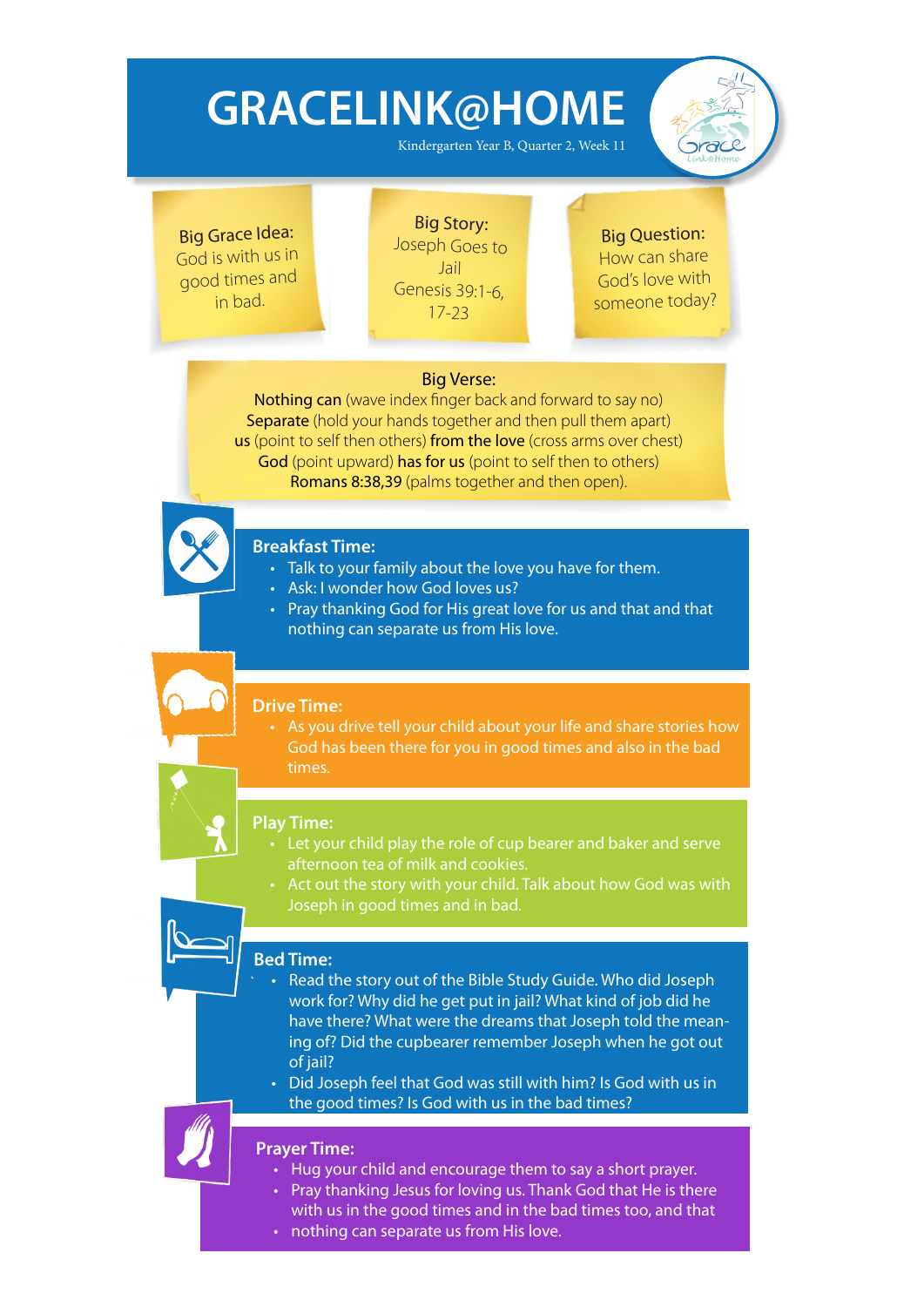Kindergarten Year B, Quarter 2, Week 12



Big Grace Idea: God can help us do anything.

Big Story: A Wise Choice Genesis 41

### Big Question:

What can we do today to help others see Gods power?

### Big Verse:

I (point to self) cannot do it . . . (wag finger back and forth "No") but God will (point upward, then nod head "Yes") Genesis 41:16 (palms together, then open).



### **Breakfast Time:**

- • Ask your family to list their challenges for the day and difficulties they might face.
- Pray thanking God for the good food, Ask him to help us do the hard things that might challenge us today.

### **Drive Time:**

• As you drive sing "My God is So Big". Tell your child about a time when God helped you through a hard time, or when He gave you the courage to do something that was really hard.

### **Play Time:**

Play a game of "Simon Says" and ask your child to do some hard things like hop on one leg etc. Talk about things that are hard to do. Talk about how God helps us do hard things. Make a pretend jail and act out the story with your child. Talk about how God cares for us. Sing "He's Able."

### **Bed Time:**

- Read or tell your child a story from the Bible or GraceLink lesson.
- Ask how long was Joseph in jail? How do you think Joseph felt when he was called to see Pharaoh? What did Pharaoh ask Joseph to do? How can we do hard things?
- Ask your child if they have any questions about the story.

- Hug your child and encourage them to say a short prayer.
- Pray thanking Jesus for loving us. Thank God that He is able to see us through the hard times and that we can do hard things with His help.